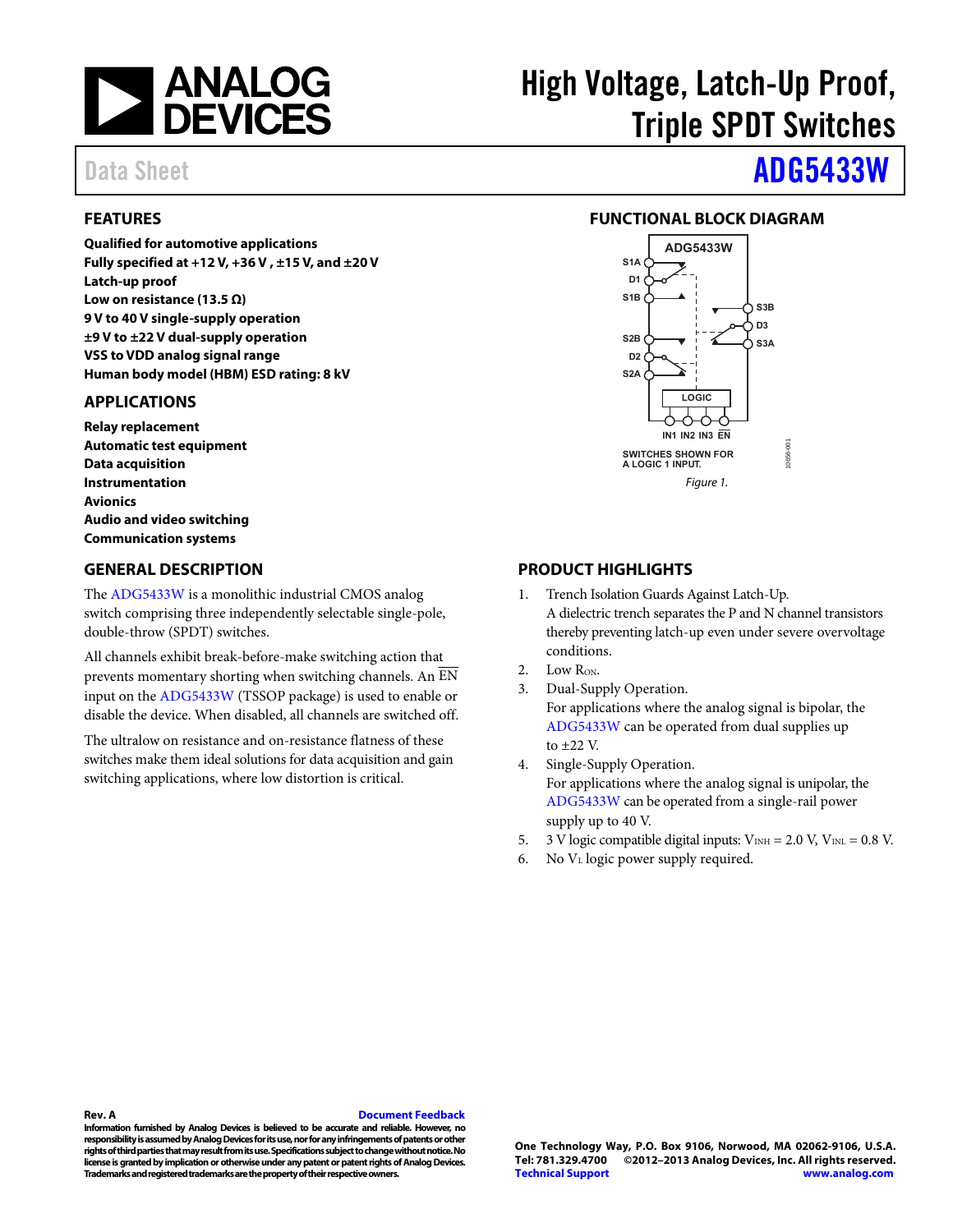## **TABLE OF CONTENTS**

#### <span id="page-1-0"></span>**REVISION HISTORY**

4/13-Revision A: Initial Version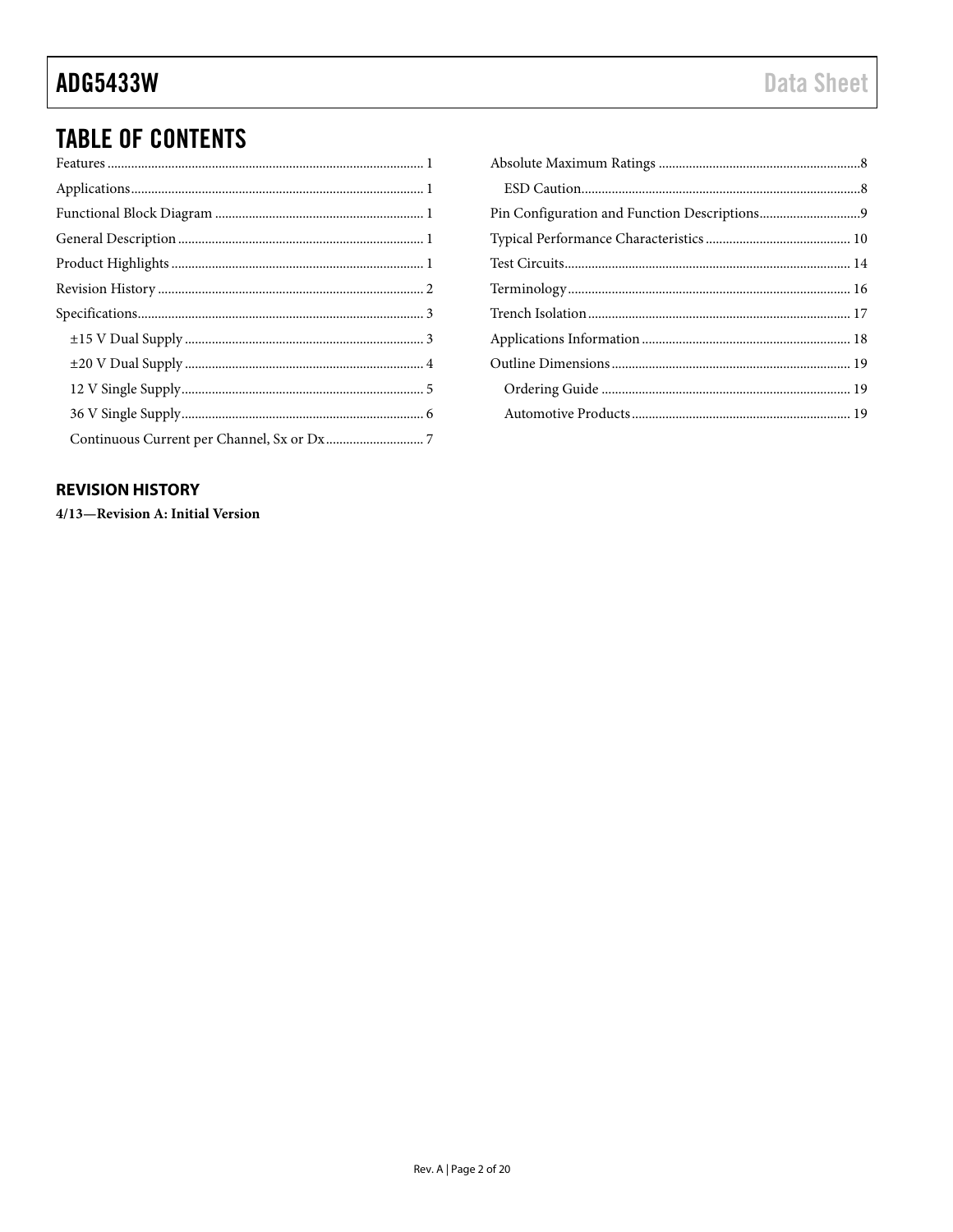### <span id="page-2-0"></span>**SPECIFICATIONS**

### <span id="page-2-1"></span>**±15 V DUAL SUPPLY**

 $\rm V_{\rm DD}$  = +15 V  $\pm$  10%, Vss = –15 V  $\pm$  10%, GND = 0 V, unless otherwise noted.

| Table 1.                                                     |     |                  |                                    |               |                                                                                                    |
|--------------------------------------------------------------|-----|------------------|------------------------------------|---------------|----------------------------------------------------------------------------------------------------|
| <b>Parameter</b>                                             | Min | Typ <sup>1</sup> | <b>Max</b>                         | <b>Unit</b>   | <b>Test Conditions/Comments</b>                                                                    |
| <b>ANALOG SWITCH</b>                                         |     |                  |                                    |               |                                                                                                    |
| Analog Signal Range                                          |     |                  | V <sub>DD</sub> to V <sub>SS</sub> | V             |                                                                                                    |
| On Resistance, R <sub>ON</sub>                               |     | 13.5             | 22                                 | Ω             | $V_s = \pm 10 V$ , $I_s = -10$ mA, $V_{DD} = +13.5 V$ , $V_{SS} =$                                 |
|                                                              |     |                  |                                    |               | $-13.5$ V; see Figure 23                                                                           |
| On-Resistance Match Between                                  |     | 0.3              | 1.4                                | Ω             | $V_s = \pm 10 V$ , $I_s = -10 mA$                                                                  |
| Channels, $\Delta R_{ON}$                                    |     |                  |                                    |               |                                                                                                    |
| On-Resistance Flatness, RFLAT (ON)                           |     | 1.8              | 3                                  | Ω             | $V_s = \pm 10 V$ , $I_s = -10$ mA                                                                  |
| <b>LEAKAGE CURRENTS</b>                                      |     |                  |                                    |               | $V_{DD}$ = +16.5 V, Vss = -16.5 V                                                                  |
| Source Off Leakage, Is (Off)                                 |     | $\pm 0.05$       | ±10                                | nA            | $V_s = \pm 10 \text{ V}$ , $V_D = \mp 10 \text{ V}$ ; see Figure 22                                |
| Drain Off Leakage, I <sub>D</sub> (Off)                      |     | ±0.1             | ±30                                | nA            | $V_s = \pm 10$ V, $V_D = \mp 10$ V; see Figure 22                                                  |
| Channel On Leakage, I <sub>D</sub> (On), I <sub>S</sub> (On) |     | ±0.1             | ±30                                | nA            | $V_s = V_D = \pm 10 V$ ; see Figure 22                                                             |
| <b>DIGITAL INPUTS</b>                                        |     |                  |                                    |               |                                                                                                    |
| Input High Voltage, VINH                                     | 2.0 |                  |                                    | $\vee$        |                                                                                                    |
| Input Low Voltage, VINL                                      |     |                  | 0.8                                | V             |                                                                                                    |
| Input Current, IINL or IINH                                  |     | 0.002            |                                    | μA            | $V_{IN} = V_{GND}$ or $V_{DD}$                                                                     |
|                                                              |     |                  | ±0.1                               | μA            |                                                                                                    |
| Digital Input Capacitance, CIN                               |     | 6                |                                    | pF            |                                                                                                    |
| DYNAMIC CHARACTERISTICS <sup>2</sup>                         |     |                  |                                    |               |                                                                                                    |
| <b>Transition Time, tTRANSITION</b>                          |     | 157              | 272                                | ns            | $R_L = 300 \Omega$ , C <sub>L</sub> = 35 pF, V <sub>s</sub> = 10 V                                 |
| $t_{ON}$ ( $\overline{EN}$ )                                 |     | 160              | 274                                | ns            | $R_L$ = 300 $\Omega$ , C <sub>L</sub> = 35 pF, V <sub>s</sub> = 10 V; see Figure 30                |
| $t_{OFF}$ ( $\overline{EN}$ )                                |     | 91               | 140                                | ns            | $R_L = 300 \Omega$ , C <sub>L</sub> = 35 pF, V <sub>s</sub> = 10 V; see Figure 30                  |
| Break-Before-Make Time Delay, tD                             | 21  | 45               |                                    | ns            | $R_L = 300 \Omega$ , C <sub>L</sub> = 35 p,FV <sub>S1</sub> = V <sub>S2</sub> = 10V; see Figure 29 |
| Charge Injection, QINJ                                       |     | 130              |                                    | рC            | $V_s = 0$ V, R <sub>s</sub> = 0 $\Omega$ , C <sub>L</sub> = 1 nF; see Figure 31                    |
| Off Isolation                                                |     | $-60$            |                                    | dB            | $R_L$ = 50 $\Omega$ , C <sub>L</sub> = 5 pF, f = 1 MHz; see Figure 25                              |
| <b>Channel-to-Channel Crosstalk</b>                          |     | $-60$            |                                    | dB            | $R_L$ = 50 $\Omega$ , C <sub>L</sub> = 5 pF, f = 1 MHz; see Figure 24                              |
| Total Harmonic Distortion + Noise                            |     | 0.01             |                                    | $\frac{0}{0}$ | $R_L = 1 k\Omega$ , 15 V p-p, $f = 20 Hz$ to 20 kHz;                                               |
|                                                              |     |                  |                                    |               | see Figure 26                                                                                      |
| $-3$ dB Bandwidth                                            |     | 145              |                                    | <b>MHz</b>    | $R_L$ = 50 $\Omega$ , C <sub>L</sub> = 5 pF; see Figure 27                                         |
| <b>Insertion Loss</b>                                        |     | $-0.9$           |                                    | dB            | $R_L$ = 50 $\Omega$ , C <sub>L</sub> = 5 pF, f = 1 MHz; see Figure 27                              |
| $CS$ (Off)                                                   |     | 14               |                                    | pF            | $V_s = 0 V, f = 1 MHz$                                                                             |
| $C_D$ (Off)                                                  |     | 24               |                                    | pF            | $V_s = 0 V, f = 1 MHz$                                                                             |
| $C_D$ (On), $C_S$ (On)                                       |     | 53               |                                    | pF            | $V_s = 0 V, f = 1 MHz$                                                                             |
| <b>POWER REOUIREMENTS</b>                                    |     |                  |                                    |               | $V_{DD}$ = +16.5 V, V <sub>ss</sub> = -16.5 V                                                      |
| $I_{DD}$                                                     |     | 45               | 70                                 | μA            | Digital inputs = $0 \text{ V or } V_{DD}$                                                          |
|                                                              |     |                  |                                    |               |                                                                                                    |
| $\mathsf{lss}$                                               |     | 0.001            | $\mathbf{1}$                       | μA            | Digital inputs = $0 \text{ V or } V_{DD}$                                                          |
|                                                              |     |                  |                                    |               |                                                                                                    |
| $V_{DD}/V_{SS}$                                              | ±9  |                  | ±22                                | $\vee$        | $GND = 0V$                                                                                         |

<span id="page-2-3"></span><span id="page-2-2"></span><sup>1</sup> Typical specifications represent average readings at 25°C.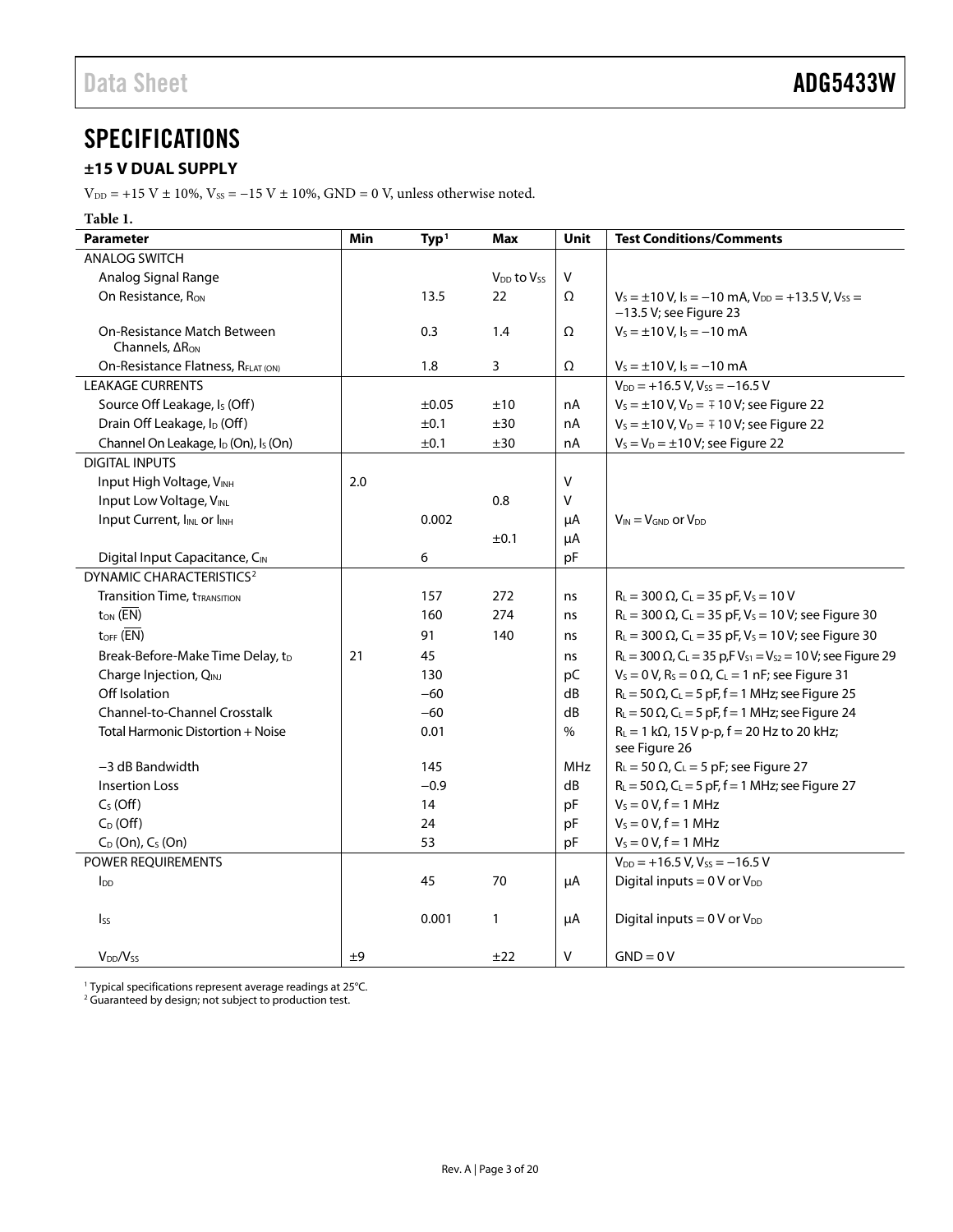#### <span id="page-3-0"></span>**±20 V DUAL SUPPLY**

 $\rm V_{\rm DD}$  = +20 V  $\pm$  10%, Vss = –20 V  $\pm$  10%, GND = 0 V, unless otherwise noted.

#### **Table 2.**

| <b>Parameter</b>                                             | Min | Type <sup>1</sup> | <b>Max</b>                         | Unit    | <b>Test Conditions/Comments</b>                                                                         |
|--------------------------------------------------------------|-----|-------------------|------------------------------------|---------|---------------------------------------------------------------------------------------------------------|
| <b>ANALOG SWITCH</b>                                         |     |                   |                                    |         |                                                                                                         |
| Analog Signal Range                                          |     |                   | V <sub>DD</sub> to V <sub>SS</sub> | $\sf V$ |                                                                                                         |
| On Resistance, Ron                                           |     | 12.5              | 21                                 | Ω       | $V_s = \pm 15$ V, $I_s = -10$ mA, $V_{DD} = +18$ V, $V_{SS} =$<br>$-18$ V; see Figure 23                |
| On-Resistance Match Between Channels,<br>$\Delta R_{ON}$     |     | 0.3               | 1.4                                | Ω       | $V_s = \pm 15$ V, $I_s = -10$ mA                                                                        |
| On-Resistance Flatness, RFLAT (ON)                           |     | 2.3               | 3.5                                | Ω       | $V_s = \pm 15$ V, $I_s = -10$ mA                                                                        |
| <b>LEAKAGE CURRENTS</b>                                      |     |                   |                                    |         | $V_{DD}$ = +22 V, V <sub>SS</sub> = -22 V                                                               |
| Source Off Leakage, Is (Off)                                 |     | $\pm 0.05$        | ±10                                | nA      | $V_s = \pm 15$ V, V <sub>D</sub> = $\mp$ 15 V; see Figure 22                                            |
| Drain Off Leakage, I <sub>D</sub> (Off)                      |     | ±0.1              | ±30                                | nA      | $V_s = \pm 15$ V, $V_D = \mp 15$ V; see Figure 22                                                       |
| Channel On Leakage, I <sub>D</sub> (On), I <sub>S</sub> (On) |     | ±0.1              | ±30                                | nA      | $V_s = V_D = \pm 15$ V; see Figure 22                                                                   |
| <b>DIGITAL INPUTS</b>                                        |     |                   |                                    |         |                                                                                                         |
| Input High Voltage, VINH                                     | 2.0 |                   |                                    | ٧       |                                                                                                         |
| Input Low Voltage, VINL                                      |     |                   | 0.8                                | V       |                                                                                                         |
| Input Current, IINL or IINH                                  |     | 0.002             |                                    | μA      | $V_{IN} = V_{GND}$ or $V_{DD}$                                                                          |
|                                                              |     |                   | ±0.1                               | μA      |                                                                                                         |
| Digital Input Capacitance, CIN                               |     | 6                 |                                    | рF      |                                                                                                         |
| DYNAMIC CHARACTERISTICS <sup>2</sup>                         |     |                   |                                    |         |                                                                                                         |
| <b>Transition Time, tTRANSITION</b>                          |     | 150               | 253                                | ns      | $R_L = 300 \Omega$ , C <sub>L</sub> = 35 pF, V <sub>s</sub> = 10 V                                      |
| $t_{ON}$ ( $\overline{EN}$ )                                 |     | 152               | 253                                | ns      | $R_L$ = 300 $\Omega$ , C <sub>L</sub> = 35 pF, V <sub>s</sub> = 10 V; see Figure 30                     |
| $t$ OFF $(\overline{EN})$                                    |     | 90                | 130                                | ns      | $R_L$ = 300 $\Omega$ , C <sub>L</sub> = 35 pF, V <sub>s</sub> = 10 V; see Figure 30                     |
| Break-Before-Make Time Delay, tD                             | 17  | 36                |                                    | ns      | $R_L = 300 \Omega$ , C <sub>L</sub> = 35 pF, V <sub>S1</sub> = V <sub>S2</sub> = 10 V; see<br>Figure 29 |
| Charge Injection, QINJ                                       |     | 176               |                                    | pC      | $V_S = 0$ V, $R_S = 0$ $\Omega$ , $C_L = 1$ nF; see Figure 31                                           |
| Off Isolation                                                |     | $-60$             |                                    | dB      | $R_L$ = 50 $\Omega$ , C <sub>L</sub> = 5 pF, f = 1MHz; see Figure 25                                    |
| Channel-to-Channel Crosstalk                                 |     | $-60$             |                                    | dB      | $R_L$ = 50 $\Omega$ , C <sub>L</sub> = 5 pF, f = 1 MHz; see Figure 24                                   |
| Total Harmonic Distortion + Noise                            |     | 0.012             |                                    | $\%$    | $R_L = 1 k\Omega$ , 20 V p-p, f = 20 Hz to 20 kHz; see<br>Figure 26                                     |
| -3 dB Bandwidth                                              |     | 140               |                                    | MHz     | $R_L$ = 50 $\Omega$ , C <sub>L</sub> = 5 pF; see Figure 27                                              |
| <b>Insertion Loss</b>                                        |     | $-0.8$            |                                    | dB      | $R_L$ = 50 $\Omega$ , C <sub>L</sub> = 5 pF, f = 1 MHz; see Figure 27                                   |
| $C_S$ (Off)                                                  |     | 15                |                                    | pF      | $V_s = 0 V, f = 1 MHz$                                                                                  |
| $C_D$ (Off)                                                  |     | 23                |                                    | pF      | $V_5 = 0 V, f = 1 MHz$                                                                                  |
| $C_D$ (On), $C_S$ (On)                                       |     | 52                |                                    | pF      | $V_S = 0 V, f = 1 MHz$                                                                                  |
| POWER REQUIREMENTS                                           |     |                   |                                    |         | $V_{DD}$ = +22 V, V <sub>ss</sub> = -22 V                                                               |
| $I_{DD}$                                                     |     | 50                |                                    | μA      | Digital inputs = $0 \text{ V or } V_{DD}$                                                               |
|                                                              |     | 70                | 110                                | μA      |                                                                                                         |
| $I_{SS}$                                                     |     | 0.001             |                                    | μA      | Digital inputs = $0 \text{ V or } V_{DD}$                                                               |
|                                                              |     |                   | $\mathbf{1}$                       | μA      |                                                                                                         |
| $V_{DD}/V_{SS}$                                              | ±9  |                   | ±22                                | V       | $GND = 0V$                                                                                              |

<span id="page-3-2"></span><span id="page-3-1"></span><sup>1</sup> Typical specifications represent average readings at 25°C.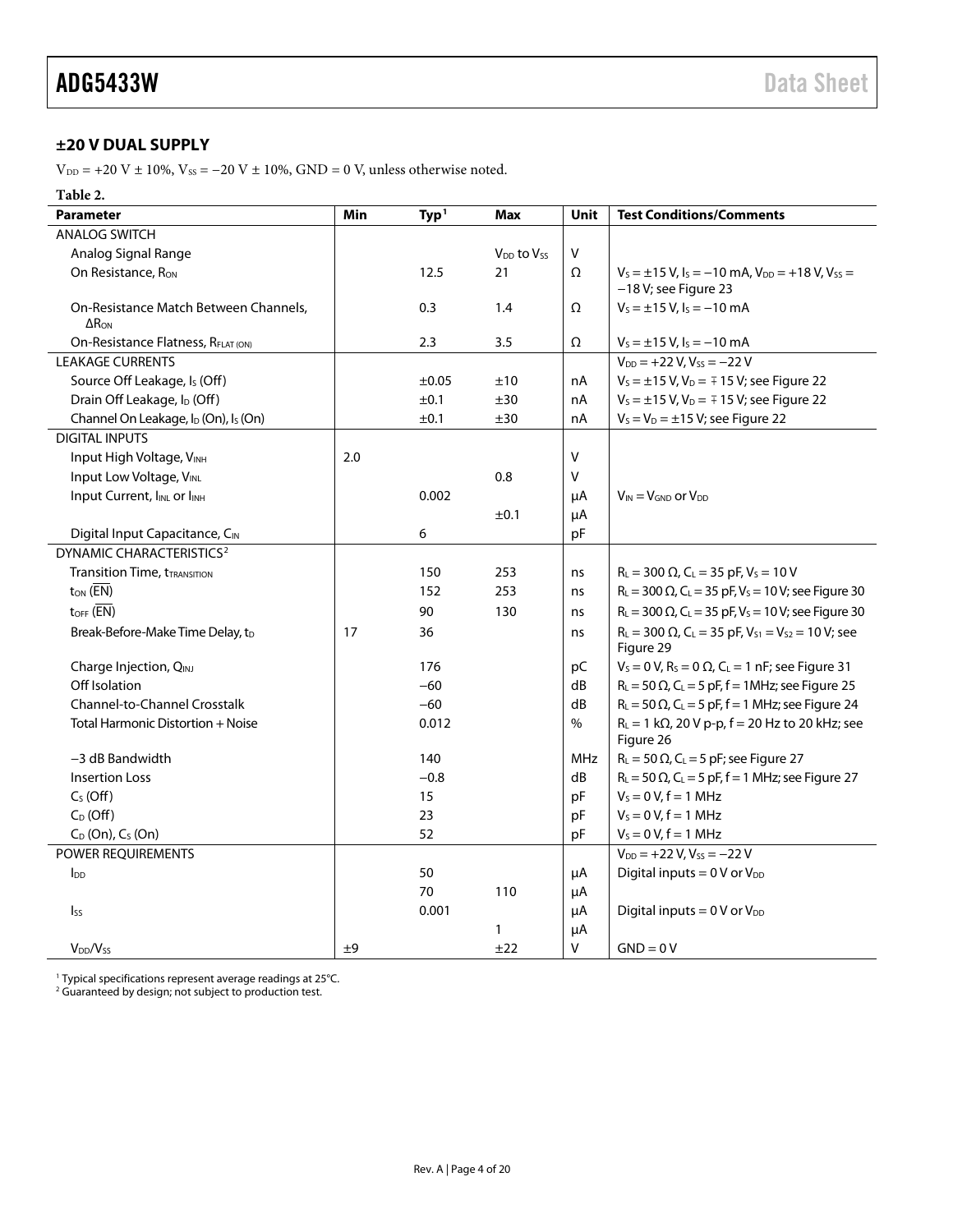#### <span id="page-4-0"></span>**12 V SINGLE SUPPLY**

 $\rm V_{\rm DD}$  = 12 V  $\pm$  10%,  $\rm V_{SS}$  = 0 V, GND = 0 V, unless otherwise noted.

#### **Table 3.**

| <b>Parameter</b>                                             | Min | Typ <sup>1</sup> | <b>Max</b>             | Unit    | <b>Test Conditions/Comments</b>                                                                        |
|--------------------------------------------------------------|-----|------------------|------------------------|---------|--------------------------------------------------------------------------------------------------------|
| <b>ANALOG SWITCH</b>                                         |     |                  |                        |         |                                                                                                        |
| Analog Signal Range                                          |     |                  | 0 V to V <sub>DD</sub> | $\sf V$ |                                                                                                        |
| On Resistance, R <sub>ON</sub>                               |     | 26               | 42                     | Ω       | $V_s = 0$ V to 10 V, $I_s = -10$ mA, $V_{DD} = 10.8$ V, $V_{SS}$<br>$= 0 V$ ; see Figure 23            |
| On-Resistance Match Between Channels,<br>$\Delta$ Ron        |     | 0.3              | 1.6                    | Ω       | $V_s = 0$ V to 10 V, $I_s = -10$ mA                                                                    |
| On-Resistance Flatness, RFLAT (ON)                           |     | 5.5              | 12                     | Ω       | $V_s = 0$ V to 10 V, $I_s = -10$ mA                                                                    |
| <b>LEAKAGE CURRENTS</b>                                      |     |                  |                        |         | $V_{DD} = 13.2 V, V_{SS} = 0 V$                                                                        |
| Source Off Leakage, Is (Off)                                 |     | ±0.05            | ±10                    | nA      | $V_s = 1$ V/10 V, V <sub>D</sub> = 10 V/1 V; see Figure 22                                             |
| Drain Off Leakage, I <sub>D</sub> (Off)                      |     | ±0.1             | ±30                    | nA      | $V_s = 1$ V/10 V, V <sub>D</sub> = 10 V/1 V; see Figure 22                                             |
| Channel On Leakage, I <sub>D</sub> (On), I <sub>S</sub> (On) |     | ±0.1             | ±30                    | nA      | $V_s = V_D = 1 V/10 V$ ; see Figure 22                                                                 |
| <b>DIGITAL INPUTS</b>                                        |     |                  |                        |         |                                                                                                        |
| Input High Voltage, VINH                                     | 2.0 |                  |                        | v       |                                                                                                        |
| Input Low Voltage, VINL                                      |     |                  | 0.8                    | v       |                                                                                                        |
| Input Current, IINL or IINH                                  |     | 0.002            |                        | μA      | $V_{IN} = V_{GND}$ or $V_{DD}$                                                                         |
|                                                              |     |                  | ±0.1                   | μA      |                                                                                                        |
| Digital Input Capacitance, CIN                               |     | 6                |                        | pF      |                                                                                                        |
| DYNAMIC CHARACTERISTICS <sup>2</sup>                         |     |                  |                        |         |                                                                                                        |
| <b>Transition Time, tTRANSITION</b>                          |     | 220              | 400                    | ns      | $R_L = 300 \Omega$ , C <sub>L</sub> = 35 pF, V <sub>s</sub> = 8 V                                      |
| $t_{ON}$ ( $\overline{EN}$ )                                 |     | 228              | 426                    | ns      | $R_L = 300 \Omega$ , C <sub>L</sub> = 35 pF, V <sub>s</sub> = 8 V; see Figure 30                       |
| $t_{OFF}$ ( $\overline{EN}$ )                                |     | 90               | 151                    | ns      | $R_L = 300 \Omega$ , C <sub>L</sub> = 35 pF, V <sub>s</sub> = 8 V; see Figure 30                       |
| Break-Before-Make Time Delay, tD                             | 54  | 106              |                        | ns      | $R_L = 300 \Omega$ , C <sub>L</sub> = 35 pF, V <sub>S1</sub> = V <sub>S2</sub> = 8 V; see<br>Figure 29 |
| Charge Injection, QINJ                                       |     | 60               |                        | pC      | $V_s = 6 V$ , R <sub>s</sub> = 0 $\Omega$ , C <sub>L</sub> = 1 nF; see Figure 31                       |
| Off Isolation                                                |     | $-60$            |                        | dB      | $R_L$ = 50 $\Omega$ , C <sub>L</sub> = 5 pF, f = 1 MHz; see Figure 25                                  |
| Channel-to-Channel Crosstalk                                 |     | $-60$            |                        | dB      | $R_L$ = 50 $\Omega$ , C <sub>L</sub> = 5 pF, f = 1 MHz; see Figure 24                                  |
| Total Harmonic Distortion + Noise                            |     | 0.1              |                        | $\%$    | $R_L = 1 k\Omega$ , 6 V p-p, f = 20 Hz to 20 kHz; see<br>Figure 26                                     |
| $-3$ dB Bandwidth                                            |     | 150              |                        | MHz     | $R_L$ = 50 $\Omega$ , C <sub>L</sub> = 5 pF; see Figure 27                                             |
| <b>Insertion Loss</b>                                        |     | $-0.8$           |                        | dB      | $R_L$ = 50 $\Omega$ , C <sub>L</sub> = 5 pF, f = 1 MHz; see Figure 27                                  |
| $CS$ (Off)                                                   |     | 18               |                        | pF      | $V_s = 6 V, f = 1 MHz$                                                                                 |
| $C_D$ (Off)                                                  |     | 28               |                        | pF      | $V_s = 6 V, f = 1 MHz$                                                                                 |
| $C_D$ (On), $C_S$ (On)                                       |     | 54               |                        | pF      | $V_s = 6 V, f = 1 MHz$                                                                                 |
| POWER REQUIREMENTS                                           |     |                  |                        |         | $V_{DD} = 13.2 V$                                                                                      |
| $I_{DD}$                                                     |     | 40               |                        | $\mu A$ | Digital inputs = $0 \text{ V or } V_{DD}$                                                              |
|                                                              |     | 50               | 65                     | μA      |                                                                                                        |
| <b>V<sub>DD</sub></b>                                        | 9   |                  | 40                     | $\vee$  | $GND = 0 V, V_{SS} = 0 V$                                                                              |

<span id="page-4-2"></span><span id="page-4-1"></span><sup>1</sup> Typical specifications represent average readings at 25°C.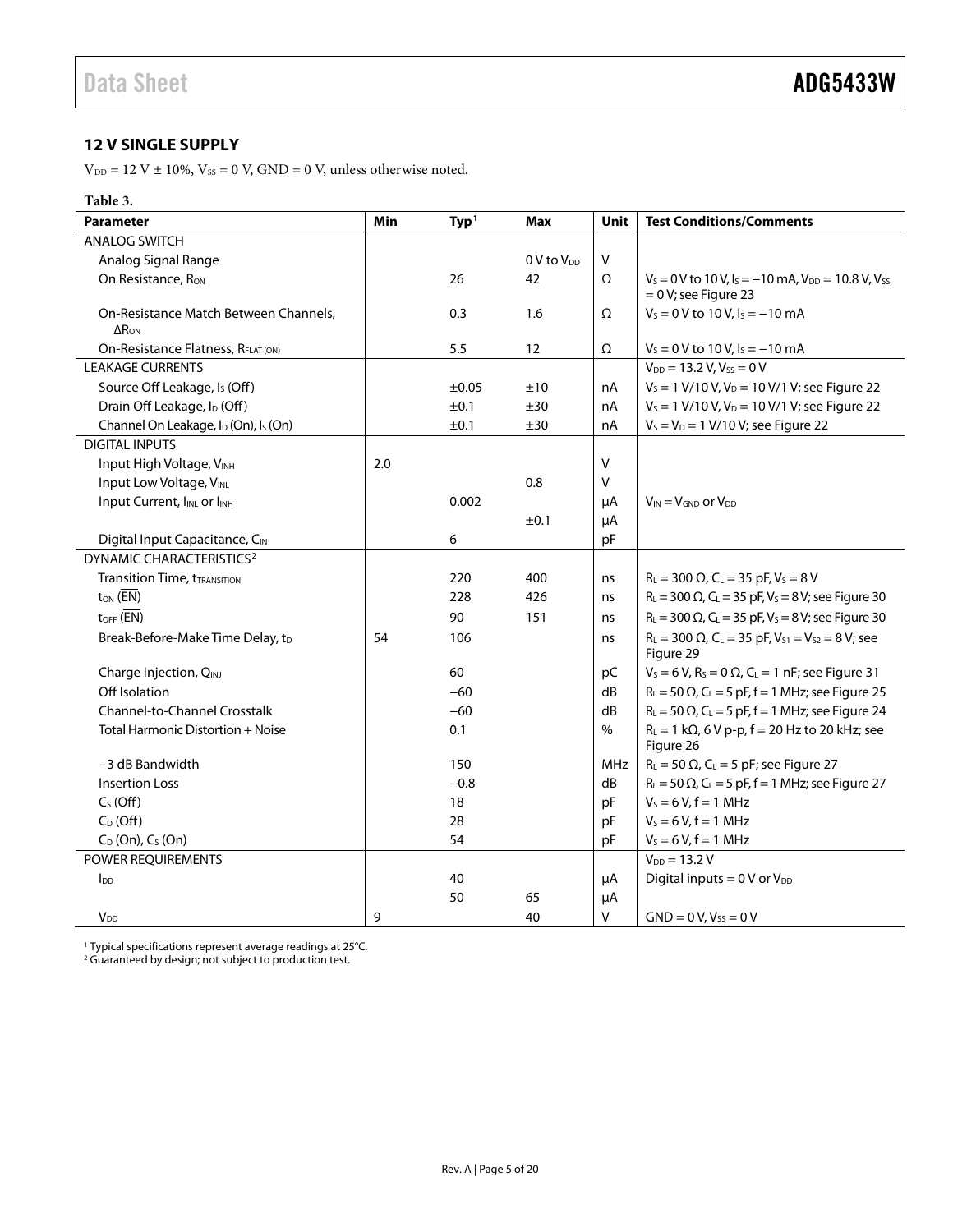#### <span id="page-5-0"></span>**36 V SINGLE SUPPLY**

 $\rm V_{\rm DD}$  = 36 V  $\pm$  10%,  $\rm V_{\rm SS}$  = 0 V, GND = 0 V, unless otherwise noted.

#### **Table 4.**

| <b>Parameter</b>                                                  | Min | Type <sup>1</sup> | <b>Max</b>             | Unit          | <b>Test Conditions/Comments</b>                                                                         |
|-------------------------------------------------------------------|-----|-------------------|------------------------|---------------|---------------------------------------------------------------------------------------------------------|
| <b>ANALOG SWITCH</b>                                              |     |                   |                        |               |                                                                                                         |
| Analog Signal Range                                               |     |                   | 0 V to V <sub>DD</sub> | $\mathsf{V}$  |                                                                                                         |
| On Resistance, R <sub>ON</sub>                                    |     | 14.5              | 23                     | Ω             | $V_s = 0$ V to 30 V, $I_s = -10$ mA, $V_{DD} = 32.4$ V,<br>$V_{SS} = 0 V$ ; see Figure 23               |
| On-Resistance Match Between Channels,<br>$\Delta$ R <sub>ON</sub> |     | 0.3               | 1.4                    | Ω             | $V_s = 0$ V to 30 V, $I_s = -10$ mA                                                                     |
| On-Resistance Flatness, RFLAT (ON)                                |     | 3.5               | 6.5                    | $\Omega$      | $V_s = 0$ V to 30 V, $I_s = -10$ mA                                                                     |
| <b>LEAKAGE CURRENTS</b>                                           |     |                   |                        |               | $V_{DD} = 39.6 V, V_{SS} = 0 V$                                                                         |
| Source Off Leakage, Is (Off)                                      |     | $\pm 0.05$        | ±10                    | nA            | $V_s = 1$ V/30 V, V <sub>D</sub> = 30 V/1 V; see Figure 22                                              |
| Drain Off Leakage, I <sub>D</sub> (Off)                           |     | ±0.1              | ±30                    | nA            | $V_s = 1$ V/30 V, V <sub>D</sub> = 30 V/1 V; see Figure 22                                              |
| Channel On Leakage, I <sub>D</sub> (On), I <sub>S</sub> (On)      |     | ±0.1              | ±30                    | nA            | $V_S = V_D = 1 \text{ V}/30 \text{ V}$ ; see Figure 22                                                  |
| <b>DIGITAL INPUTS</b>                                             |     |                   |                        |               |                                                                                                         |
| Input High Voltage, VINH                                          | 2.0 |                   |                        | $\mathsf{V}$  |                                                                                                         |
| Input Low Voltage, VINL                                           |     |                   | 0.8                    | $\mathsf{V}$  |                                                                                                         |
| Input Current, IINL or IINH                                       |     | 0.002             |                        | μA            | $V_{IN} = V_{GND}$ or $V_{DD}$                                                                          |
|                                                                   |     |                   | ±0.1                   | μA            |                                                                                                         |
| Digital Input Capacitance, CIN                                    |     | 6                 |                        | pF            |                                                                                                         |
| DYNAMIC CHARACTERISTICS <sup>2</sup>                              |     |                   |                        |               |                                                                                                         |
| <b>Transition Time, tTRANSITION</b>                               |     | 180               | 289                    | ns            | $R_L = 300 \Omega$ , C <sub>L</sub> = 35 pF, V <sub>s</sub> = 18 V                                      |
| $t_{ON}$ ( $\overline{EN}$ )                                      |     | 176               | 268                    | ns            | $R_L = 300 \Omega$ , C <sub>L</sub> = 35 pF, V <sub>s</sub> = 18 V; see Figure 30                       |
| $t_{OFF}$ ( $\overline{EN}$ )                                     |     | 98                | 129                    | ns            | $R_L = 300 \Omega$ , C <sub>L</sub> = 35 pF, V <sub>s</sub> = 18 V; see Figure 30                       |
| Break-Before-Make Time Delay, t <sub>D</sub>                      | 21  | 50                |                        | ns            | $R_L = 300 \Omega$ , C <sub>L</sub> = 35 pF, V <sub>S1</sub> = V <sub>S2</sub> = 18 V; see<br>Figure 29 |
| Charge Injection, QINJ                                            |     | 150               |                        | pC            | $V_s = 18 V$ , R <sub>s</sub> = 0 $\Omega$ , C <sub>L</sub> = 1 nF; see Figure 31                       |
| Off Isolation                                                     |     | $-60$             |                        | dB            | $R_L$ = 50 $\Omega$ , C <sub>L</sub> = 5 pF, f = 1 MHz; see Figure 25                                   |
| Channel-to-Channel Crosstalk                                      |     | $-60$             |                        | dB            | $R_L$ = 50 $\Omega$ , C <sub>L</sub> = 5 pF, f = 1 MHz; see Figure 24                                   |
| Total Harmonic Distortion + Noise                                 |     | 0.4               |                        | $\frac{0}{0}$ | $R_L = 1 k\Omega$ , 18 V p-p, f = 20 Hz to 20 kHz; see<br>Figure 26                                     |
| -3 dB Bandwidth                                                   |     | 135               |                        | MHz           | $R_L$ = 50 $\Omega$ , C <sub>L</sub> = 5 pF; see Figure 27                                              |
| <b>Insertion Loss</b>                                             |     | $-1$              |                        | dB            | $R_L$ = 50 $\Omega$ , C <sub>L</sub> = 5 pF, f = 1 MHz; see Figure 27                                   |
| $C_S(Off)$                                                        |     | 18                |                        | pF            | $V_s = 18 V, f = 1 MHz$                                                                                 |
| $C_D$ (Off)                                                       |     | 28                |                        | pF            | $V_s = 18 V, f = 1 MHz$                                                                                 |
| $C_D$ (On), $C_S$ (On)                                            |     | 46                |                        | pF            | $V_s = 18 V, f = 1 MHz$                                                                                 |
| POWER REQUIREMENTS                                                |     |                   |                        |               | $V_{DD} = 39.6 V$                                                                                       |
| $I_{DD}$                                                          |     | 80                |                        | μA            | Digital inputs = $0 \text{ V or } V_{DD}$                                                               |
|                                                                   |     | 100               | 130                    | μA            |                                                                                                         |
| <b>V</b> <sub>DD</sub>                                            | 9   |                   | 40                     | $\mathsf{V}$  | $GND = 0 V, V_{SS} = 0 V$                                                                               |

<sup>1</sup> Typical specifications represent average readings at 25°C.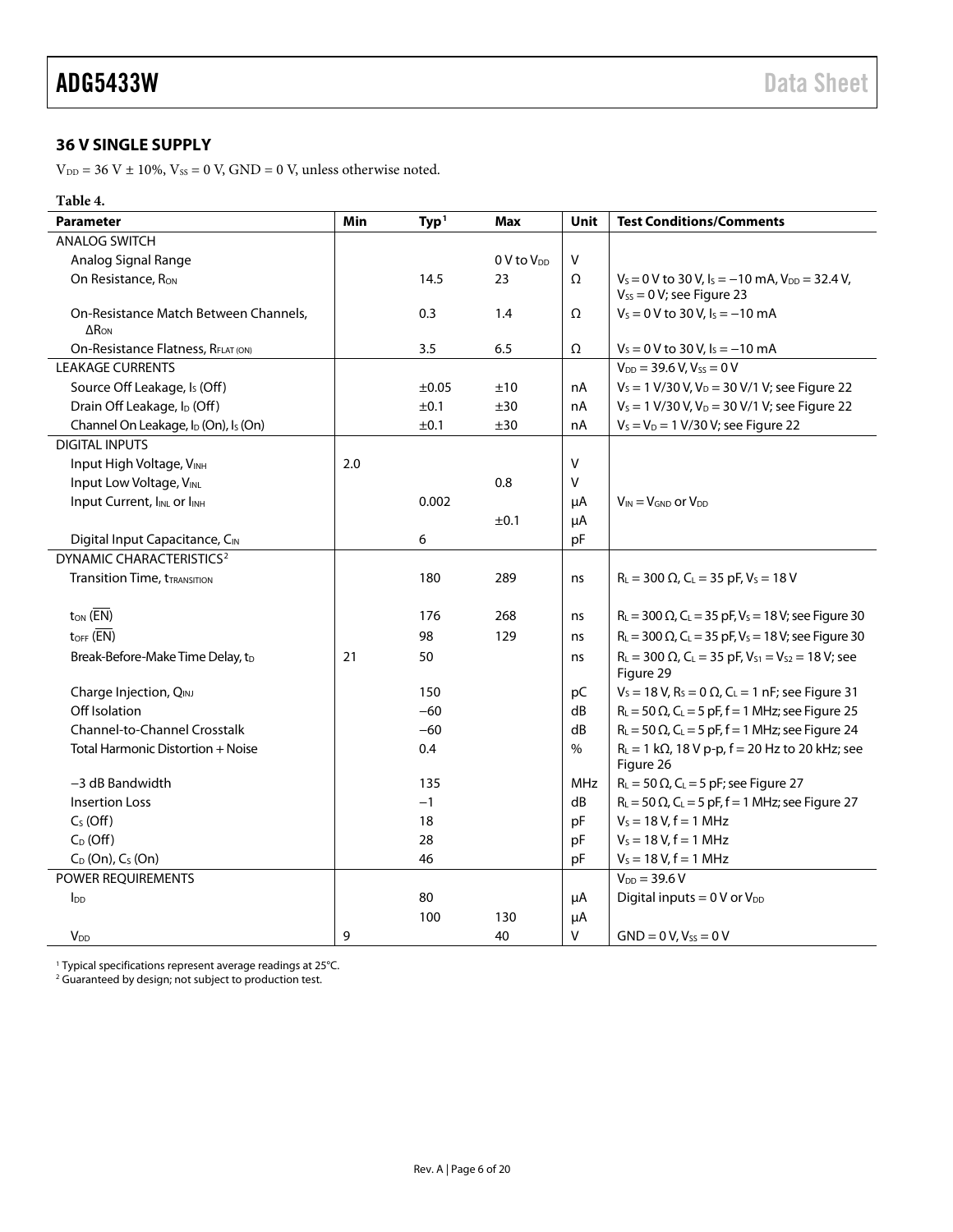### <span id="page-6-0"></span>**CONTINUOUS CURRENT PER CHANNEL, Sx OR Dx**

<span id="page-6-1"></span>

| Table 5.                            |                |                |                 |            |  |
|-------------------------------------|----------------|----------------|-----------------|------------|--|
| <b>Parameter</b>                    | $25^{\circ}$ C | $85^{\circ}$ C | $125^{\circ}$ C | Unit       |  |
| CONTINUOUS CURRENT, Sx OR Dx        |                |                |                 |            |  |
| $V_{DD} = +15 V$ , $V_{SS} = -15 V$ | -80            | 58             | 36              | mA maximum |  |
| $V_{DD}$ = +20 V, $V_{SS}$ = -20 V  | -85            | 63             | 39              | mA maximum |  |
| $V_{DD} = 12 V, V_{SS} = 0 V$       | -63            | 45             | 28              | mA maximum |  |
| $V_{DD} = 36 V, V_{SS} = 0 V$       | -83            | 60             | 37              | mA maximum |  |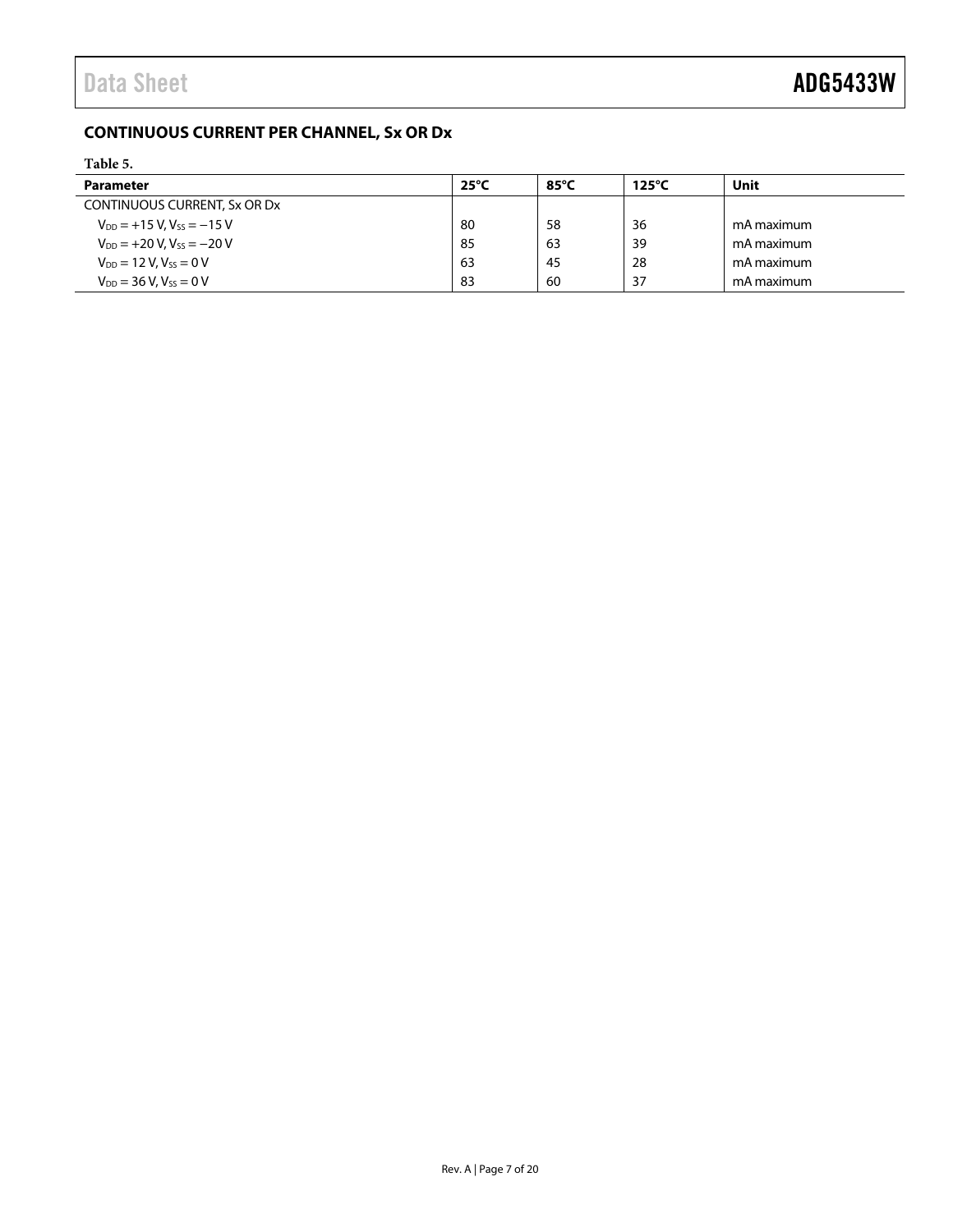### <span id="page-7-0"></span>ABSOLUTE MAXIMUM RATINGS

 $T_A = 25$ °C, unless otherwise noted.

#### **Table 6.**

| <b>Parameter</b>                              | Rating                                                                      |
|-----------------------------------------------|-----------------------------------------------------------------------------|
| V <sub>DD</sub> to Vss                        | 48 V                                                                        |
| V <sub>DD</sub> to GND                        | $-0.3$ V to $+48$ V                                                         |
| Vss to GND                                    | $+0.3$ V to $-48$ V                                                         |
| Analog Inputs <sup>1</sup>                    | $V_{SS}$ – 0.3 V to $V_{DD}$ + 0.3 V or<br>30 mA, whichever occurs<br>first |
| Digital Inputs <sup>1</sup>                   | $V_{SS}$ – 0.3 V to $V_{DD}$ + 0.3 V or<br>30 mA, whichever occurs<br>first |
| Peak Current, Sx or Dx Pins                   | 280 mA (pulsed at 1 ms,<br>10% duty cycle maximum)                          |
| Continuous Current, Sx or Dx <sup>2</sup>     | Data + $15%$                                                                |
| Temperature Range                             |                                                                             |
| Operating                                     | $-40^{\circ}$ C to $+125^{\circ}$ C                                         |
| Storage                                       | $-65^{\circ}$ C to $+150^{\circ}$ C                                         |
| Junction Temperature                          | $150^{\circ}$ C                                                             |
| Thermal Impedance, $\theta_{JA}$              |                                                                             |
| 16-Lead TSSOP (4-Layer Board)                 | 112.6°C/W                                                                   |
| Reflow Soldering Peak<br>Temperature, Pb Free | As per JEDEC J-STD-020                                                      |

<sup>1</sup> Overvoltages at the INx, Sx, and Dx pins are clamped by internal diodes. Limit current to the maximum ratings given.

<sup>2</sup> Se[e Table 5.](#page-6-1)

Stresses above those listed under Absolute Maximum Ratings may cause permanent damage to the device. This is a stress rating only; functional operation of the device at these or any other conditions above those indicated in the operational section of this specification is not implied. Exposure to absolute maximum rating conditions for extended periods may affect device reliability.

Only one absolute maximum rating can be applied at any one time.

#### <span id="page-7-1"></span>**ESD CAUTION**



ESD (electrostatic discharge) sensitive device. Charged devices and circuit boards can discharge without detection. Although this product features patented or proprietary protection circuitry, damage may occur on devices subjected to high energy ESD. Therefore, proper ESD precautions should be taken to avoid performance degradation or loss of functionality.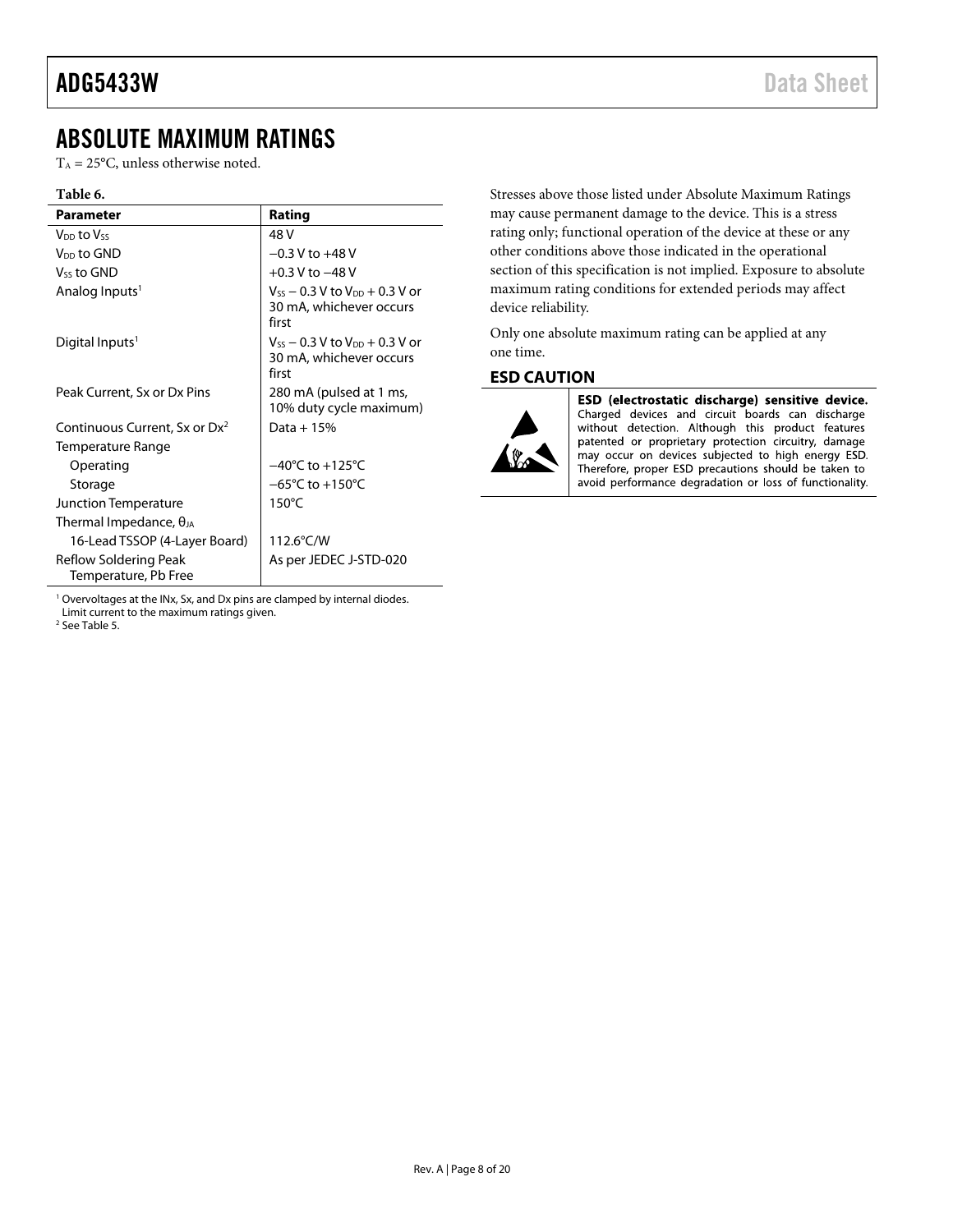## <span id="page-8-0"></span>PIN CONFIGURATION AND FUNCTION DESCRIPTIONS



*Figure 2. Pin Configuration*

#### **Table 7. Pin Function Descriptions**

| Pin No. | <b>Mnemonic</b>  | <b>Description</b>                                                                                            |
|---------|------------------|---------------------------------------------------------------------------------------------------------------|
|         | $V_{DD}$         | Most Positive Power Supply Potential.                                                                         |
|         | S <sub>1</sub> A | Source Terminal 1A. This pin can be an input or an output.                                                    |
| 3       | D <sub>1</sub>   | Drain Terminal 1. This pin can be an input or an output.                                                      |
| 4       | S <sub>1</sub> B | Source Terminal 1B. This pin can be an input or an output.                                                    |
| 5       | S <sub>2</sub> B | Source Terminal 2B. This pin can be an input or an output.                                                    |
| 6       | D <sub>2</sub>   | Drain Terminal 2. This pin can be an input or an output.                                                      |
|         | S <sub>2</sub> A | Source Terminal 2A. This pin can be an input or an output.                                                    |
| 8       | IN <sub>2</sub>  | Logic Control Input 2.                                                                                        |
| 9       | IN <sub>3</sub>  | Logic Control Input 3.                                                                                        |
| 10      | S <sub>3</sub> A | Source Terminal 3A. This pin can be an input or an output.                                                    |
| 11      | D <sub>3</sub>   | Drain Terminal 3. This pin can be an input or an output.                                                      |
| 12      | S <sub>3</sub> B | Source Terminal 3B. This pin can be an input or an output.                                                    |
| 13      | V <sub>ss</sub>  | Most Negative Power Supply Potential. In single-supply applications, this pin must be connected to ground.    |
| 14      | <b>EN</b>        | Active Low Digital Input. When high, the device is disabled and all switches are off. When low, the INx logic |
|         |                  | inputs determine the on switches.                                                                             |
| 15      | IN <sub>1</sub>  | Logic Control Input 1.                                                                                        |
| 16      | <b>GND</b>       | Ground (0 V) Reference.                                                                                       |

#### **Table 8. Truth Table**

| <b>EN</b>     | <b>INx</b>                  | <b>SxA</b> | <b>SxB</b> |
|---------------|-----------------------------|------------|------------|
|               | $\mathbf{V}^1$<br>$\lambda$ | Off        | Off        |
| $\Omega$<br>u |                             | Off        | On         |
| $\sim$        |                             | On         | Off        |

 $1 X =$  don't care.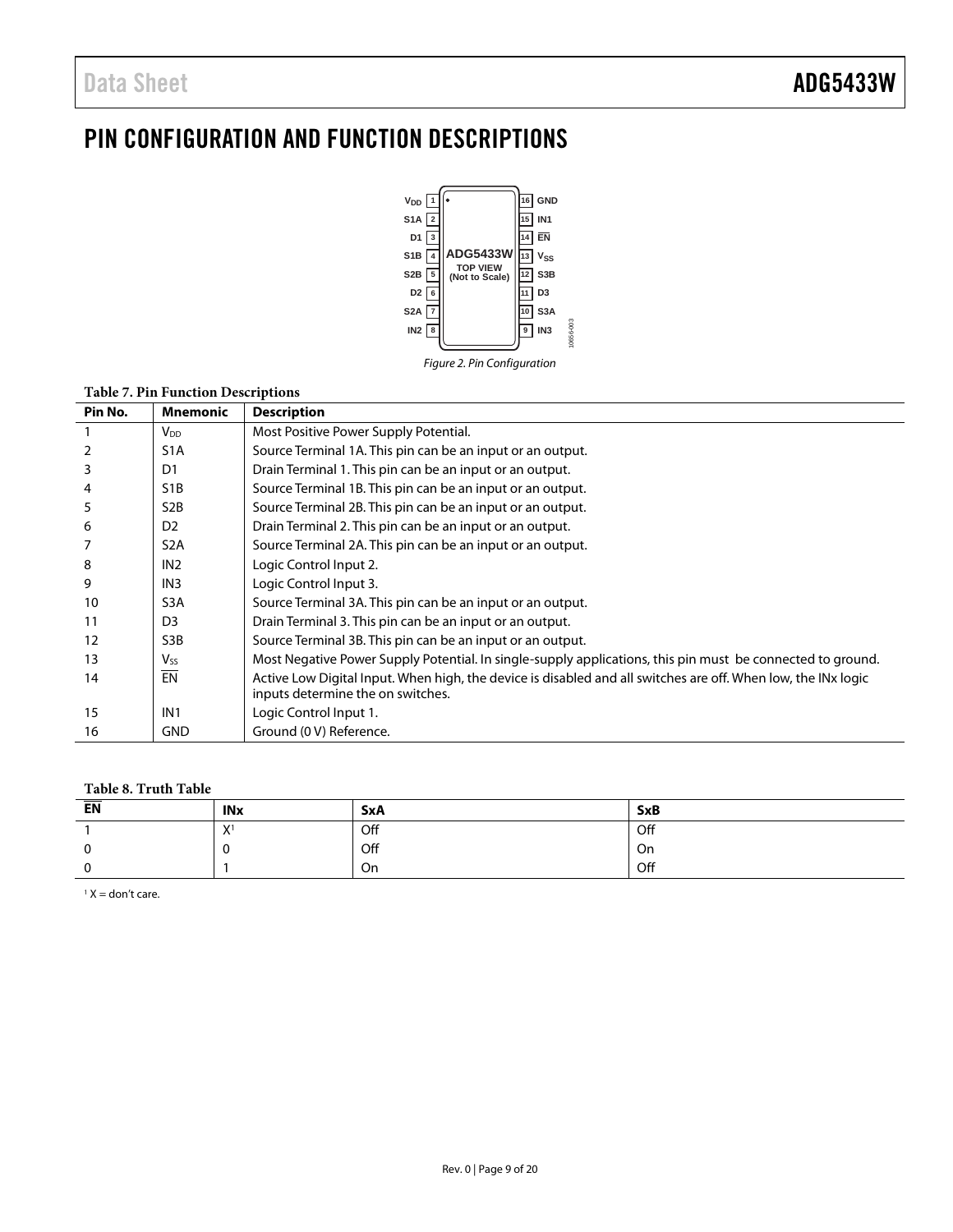### <span id="page-9-0"></span>TYPICAL PERFORMANCE CHARACTERISTICS



*Figure 3. On Resistance as a Function of V<sub>S</sub>, V<sub>D</sub> (Dual Supply)* 



*Figure 4. On Resistance as a Function of V<sub>S</sub>, V<sub>D</sub> (Dual Supply)* 



*Figure 5. On Resistance as a Function of V<sub>S</sub>, V<sub>D</sub> (Single Supply)* 



*Figure 6. On Resistance as a Function of V<sub>S</sub>, V<sub>D</sub> (Single Supply)* 



*Figure 7. On Resistance as a Function of V<sub>S</sub> (V<sub>D</sub>) for Different Temperatures, ±15 V Dual Supply*



*Figure 8. On Resistance as a Function of V<sub>s</sub> (V<sub>D</sub>) for Different Temperatures, ±20 V Dual Supply*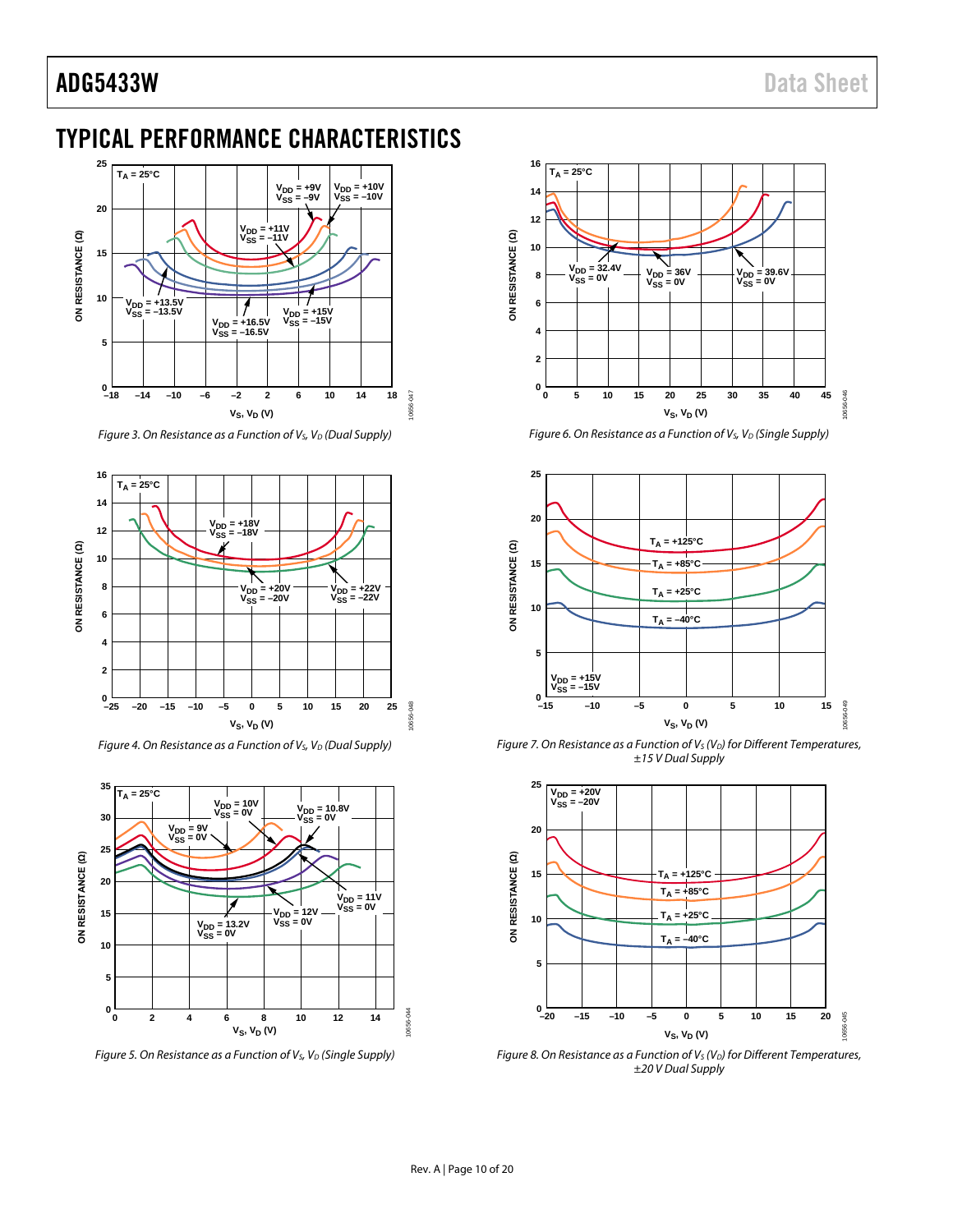### Data Sheet **ADG5433W**



Figure 9. On Resistance as a Function of  $V_S$  ( $V_D$ ) for Different Temperatures, 12 V Single Supply



Figure 10. On Resistance as a Function of  $V_S$  ( $V_D$ ) for Different Temperatures, 36 V Single Supply



Figure 11. Leakage Currents as a Function of Temperature, ±15 V Dual Supply



Figure 12. Leakage Currents as a Function of Temperature, ±20 V Dual Supply







36 V Single Supply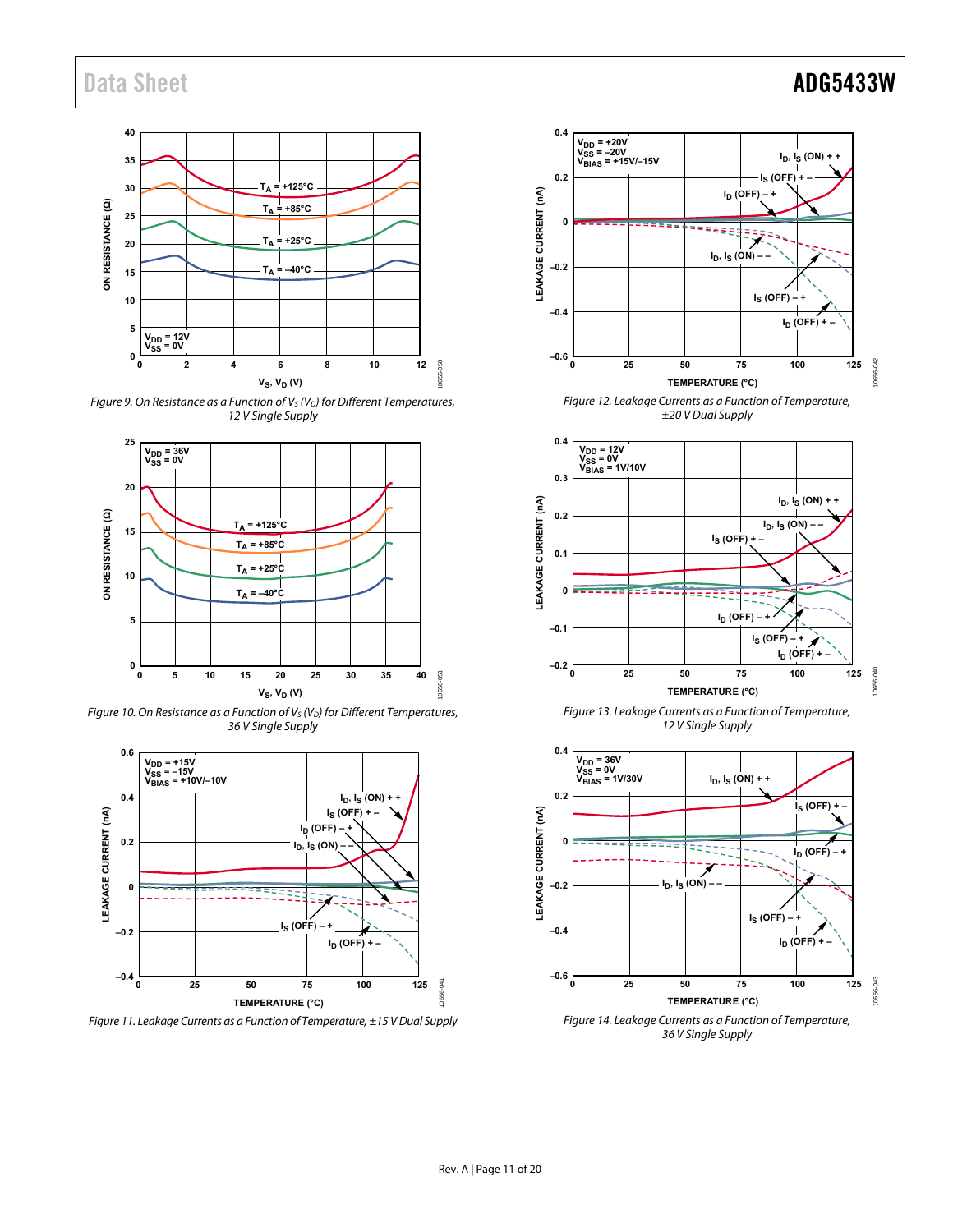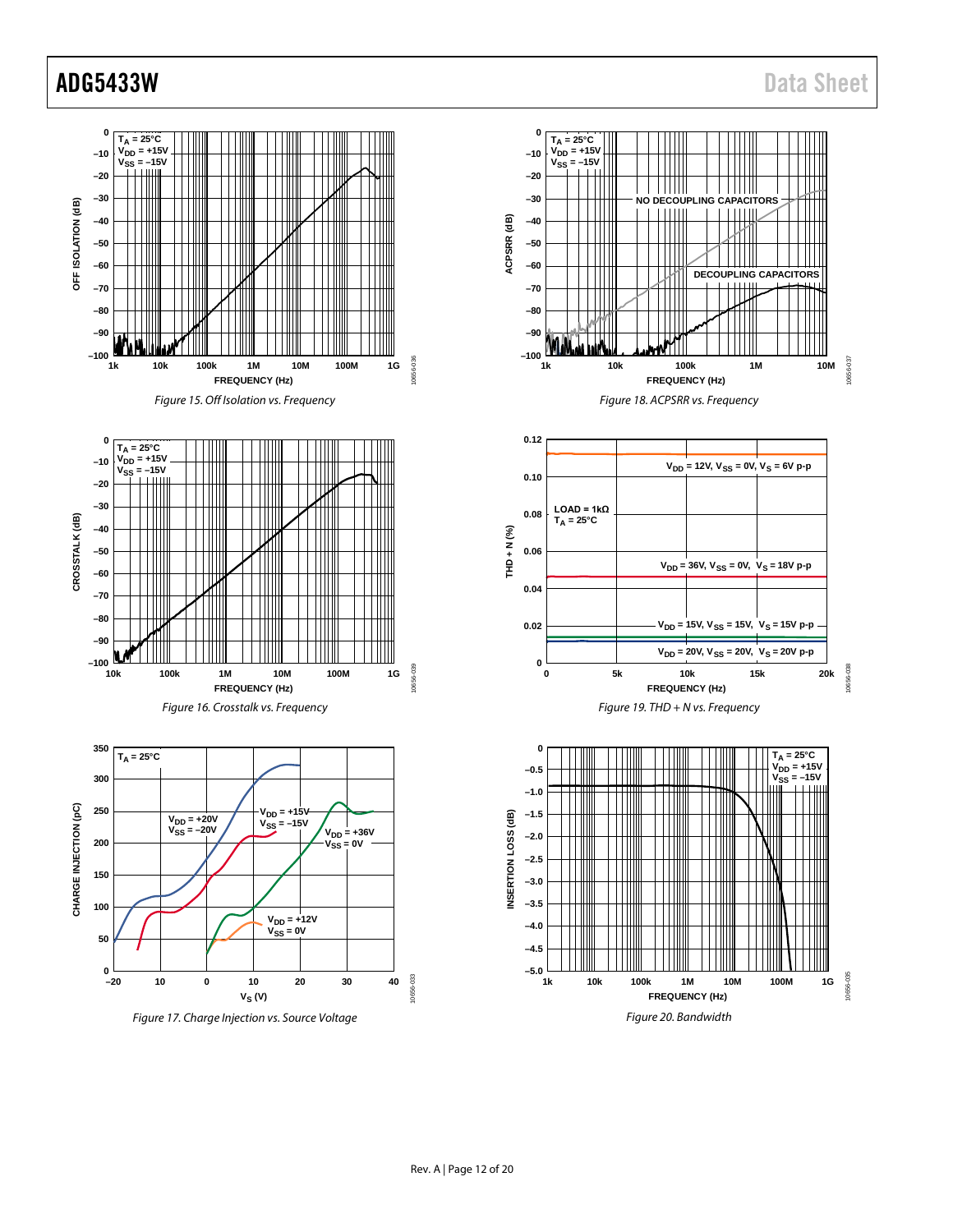### Data Sheet **ADG5433W**

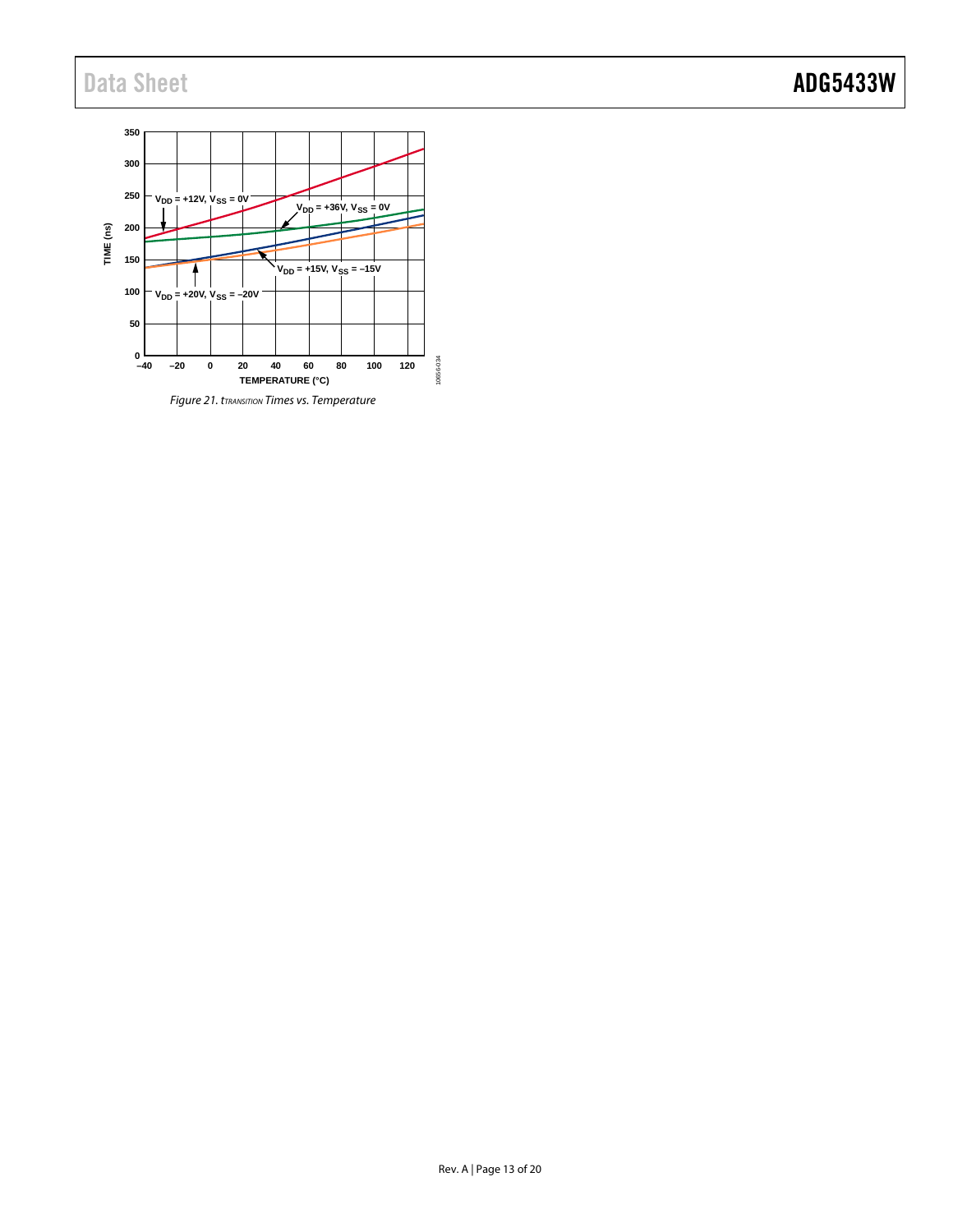## <span id="page-13-0"></span>TEST CIRCUITS

<span id="page-13-2"></span>



<span id="page-13-3"></span>



Figure 23. On Resistance

<span id="page-13-1"></span>

<span id="page-13-4"></span>Figure 24. Channel-to-Channel Crosstalk



<span id="page-13-5"></span>

<span id="page-13-6"></span>10656-030

0656-030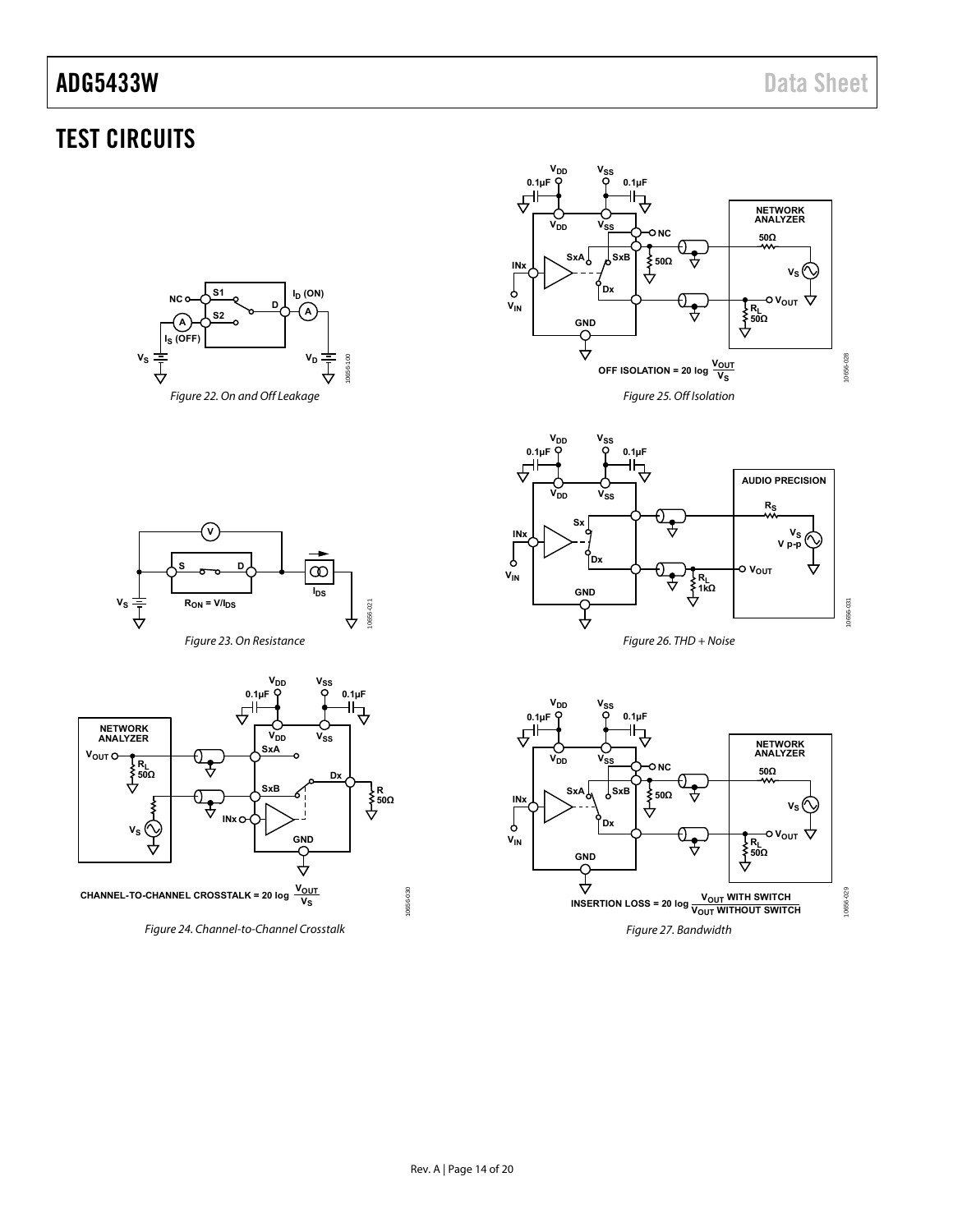<span id="page-14-2"></span><span id="page-14-1"></span><span id="page-14-0"></span>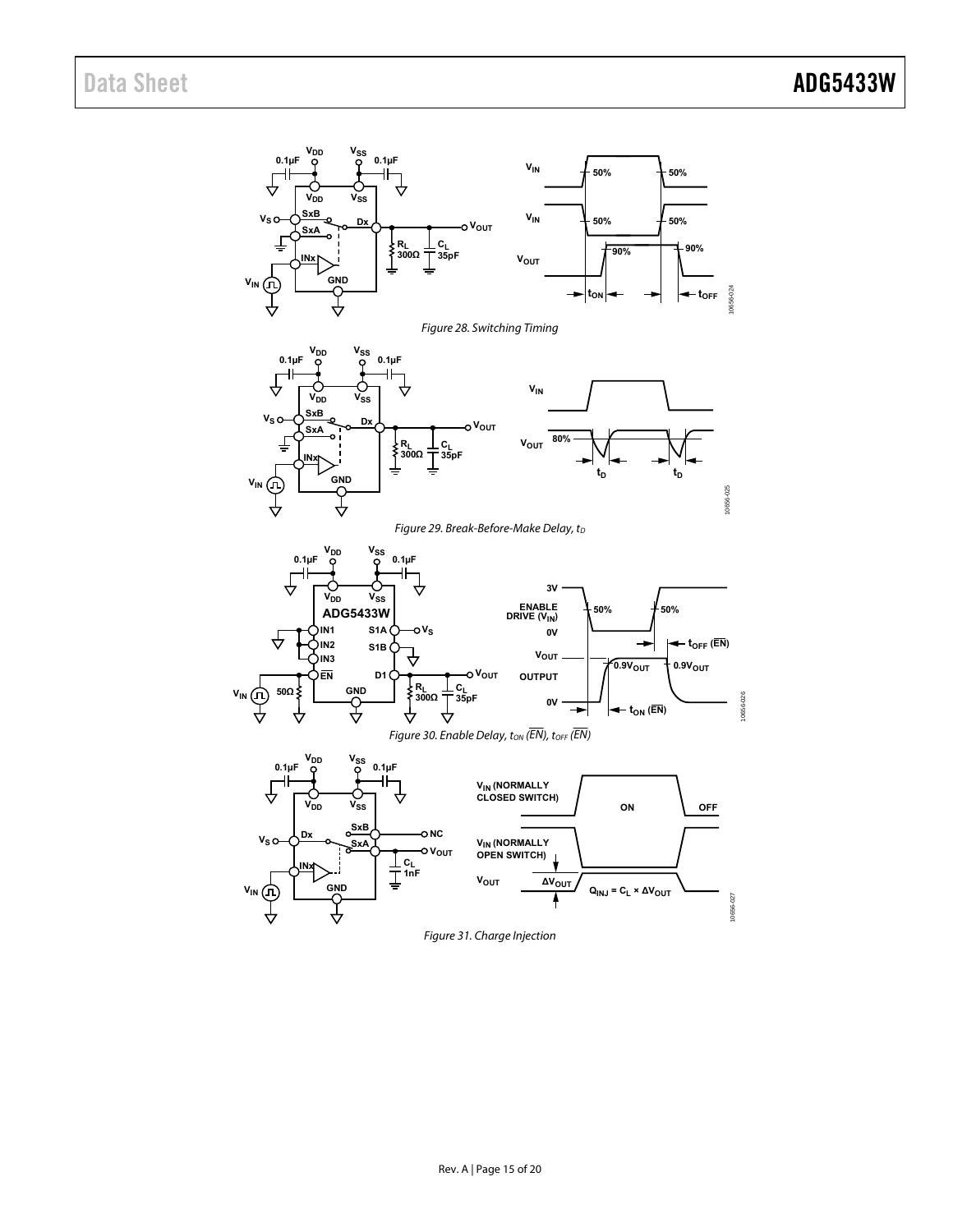## <span id="page-15-0"></span>**TERMINOLOGY**

#### $\mathbf{I}_{\mathbf{D}}$

I<sub>DD</sub> represents the positive supply current.

#### **ISS**

Iss represents the negative supply current.

### $V<sub>D</sub>, V<sub>S</sub>$

V<sub>D</sub> and V<sub>s</sub> represent the analog voltage on Terminal D and Terminal S, respectively.

#### **RON**

R<sub>ON</sub> is the ohmic resistance between Terminal D and Terminal S.

#### **∆RON**

∆R<sub>ON</sub> represents the difference between the R<sub>ON</sub> of any two channels.

#### $\mathbf{R}_{\text{EIAT}}$  (ON)

The difference between the maximum and minimum value of on resistance as measured over the specified analog signal range is represented by RFLAT (ON).

### **IS (Off)**

I<sub>S</sub> (Off) is the source leakage current with the switch off.

#### $I_D$   $(Off)$

 $I_D$  (Off) is the drain leakage current with the switch off.

#### **ID (On), IS (On)**

 $I_D$  (On) and  $I_S$  (On) represent the channel leakage currents with the switch on.

### $V_{\text{INI}}$

 $V_{INL}$  is the maximum input voltage for Logic 0.

#### **VINH**

V<sub>INH</sub> is the minimum input voltage for Logic 1.

#### $I<sub>INL</sub>, I<sub>INH</sub>$

 $I_{INL}$  and  $I_{INH}$  represent the low and high input currents of the digital inputs.

### **CD (Off)**

 $C_D$  (Off) represents the off switch drain capacitance, which is measured with reference to ground.

### $C_S$  (Off)

 $C<sub>S</sub>$  (Off) represents the off switch source capacitance, which is measured with reference to ground.

### **CD (On), CS (On)**

 $C_D$  (On) and  $C_S$  (On) represent on switch capacitances, which are measured with reference to ground.

### **CIN**

C<sub>IN</sub> represents digital input capacitance.

### $t_{ON}$   $(\overline{EN})$

t<sub>ON</sub> (EN) represents the delay time between the 50% and 90% points of the digital input and switch on condition.

### $t$ <sub>OFF</sub> $(\overline{EN})$

 $t<sub>OFF</sub>$  (EN) represents the delay time between the 50% and 90% points of the digital input and switch off condition.

#### **tTRANSITION**

Delay time between the 50% and 90% points of the digital inputs and the switch on condition when switching from one address state to another.

#### **t**<sub>D</sub>

t<sub>D</sub> represents the off time measured between the 80% point of both switches when switching from one address state to another.

#### **Off Isolation**

Off isolation is a measure of unwanted signal coupling through an off channel.

#### **Charge Injection**

Charge injection is a measure of the glitch impulse transferred from the digital input to the analog output during switching.

#### **Crosstalk**

Crosstalk is a measure of unwanted signal that is coupled through from one channel to another as a result of parasitic capacitance.

#### **Bandwidth**

Bandwidth is the frequency at which the output is attenuated by 3 dB.

#### **On Response**

On response is the frequency response of the on switch.

#### **Total Harmonic Distortion + Noise (THD + N)**

The ratio of the harmonic amplitude plus noise of the signal to the fundamental is represented by THD + N.

#### **AC Power Supply Rejection Ratio (ACPSRR)**

ACPSRR is a measure of the ability of a part to avoid coupling noise and spurious signals that appear on the supply voltage pin to the output of the switch. The dc voltage on the device is modulated by a sine wave of 0.62 V p-p. The ratio of the amplitude of signal on the output to the amplitude of the modulation is the ACPSRR.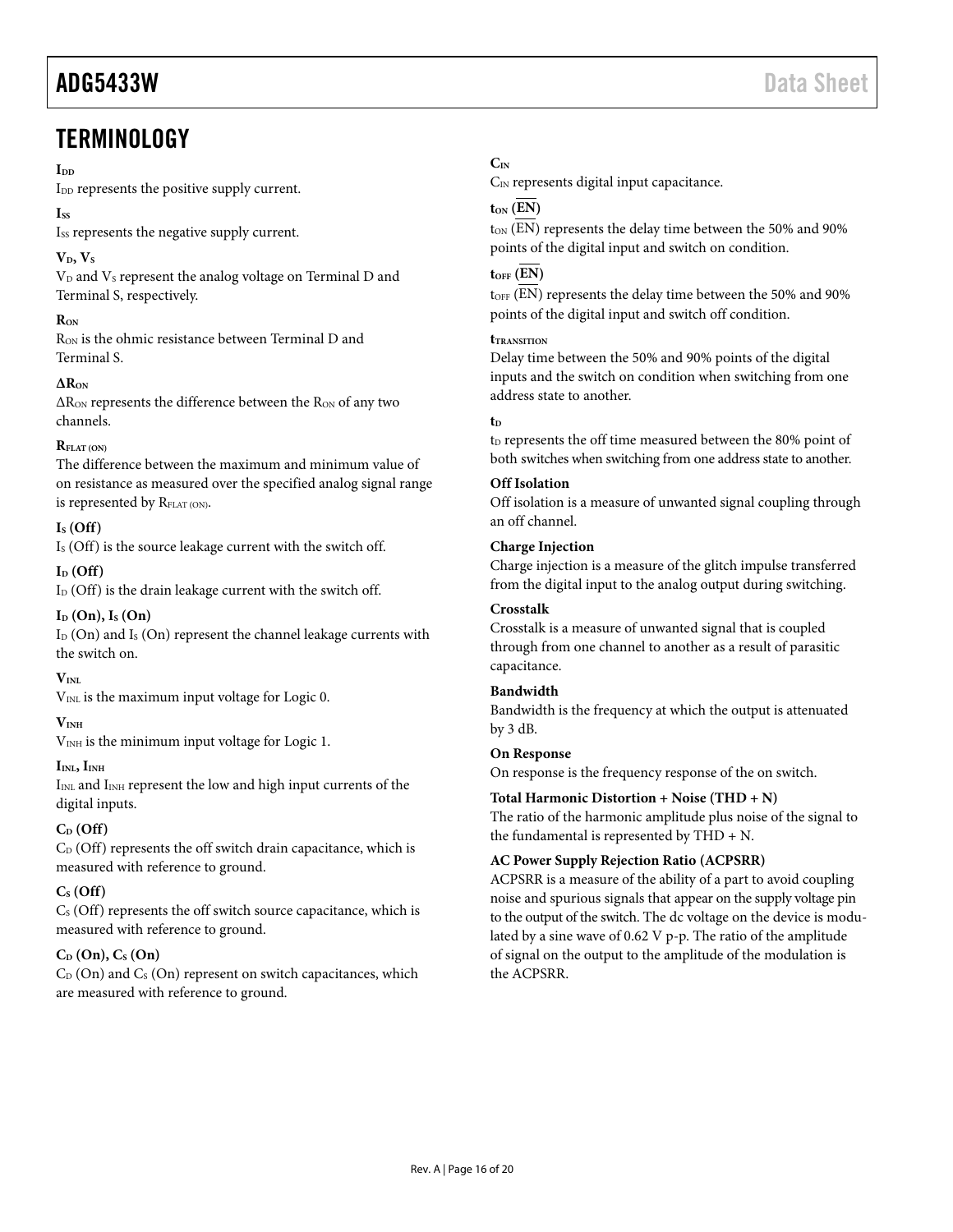### <span id="page-16-0"></span>TRENCH ISOLATION

In th[e ADG5433W,](http://www.analog.com/adg5433?doc=ADG5433W.pdf) an insulating oxide layer (trench) is placed between the NMOS and the PMOS transistors of each CMOS switch. Parasitic junctions, which occur between the transistors in junction isolated switches, are eliminated, and the result is a completely latch-up proof switch.

In junction isolation, the N and P wells of the PMOS and NMOS transistors form a diode that is reverse-biased under normal operation. However, during overvoltage conditions, this diode can become forward-biased. A silicon controlled rectifier (SCR) type circuit is formed by the two transistors causing a significant amplification of the current that, in turn, leads to latch-up. With trench isolation, this diode is removed, and the result is a latch-up proof switch.



*Figure 32. Trench Isolation*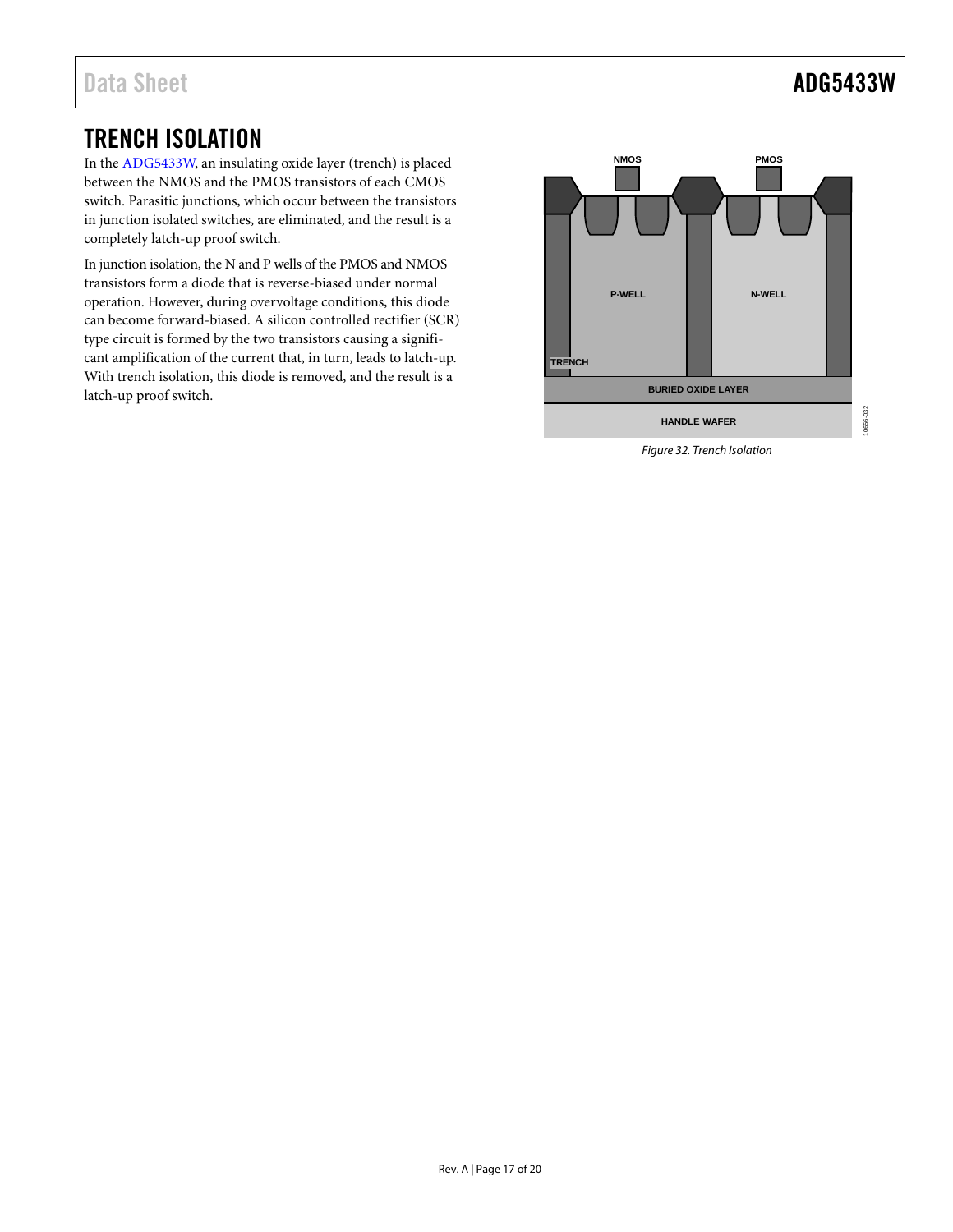### <span id="page-17-0"></span>APPLICATIONS INFORMATION

The [ADG54xx](http://www.analog.com/adg54?doc=ADG5433W.pdf) family of switches and multiplexers provide a robust solution for instrumentation, industrial, automotive, aerospace and other harsh environments that are prone to latch-up, which is an undesirable high current state that can lead to device failure and persists until the power supply is turned off. The [ADG5433W](http://www.analog.com/adg5433?doc=ADG5433W.pdf) high voltage switch allows single-supply operation from 9 V to 40 V and dual supply operation from  $\pm$ 9 V to  $\pm$ 22 V. The [ADG5433W](http://www.analog.com/adg5433?doc=ADG5433W.pdf) (as well as other select devices within this family) achieves 8 kV human body model ESD ratings, which provide a robust solution eliminating the need for separate protect circuitry designs in some applications.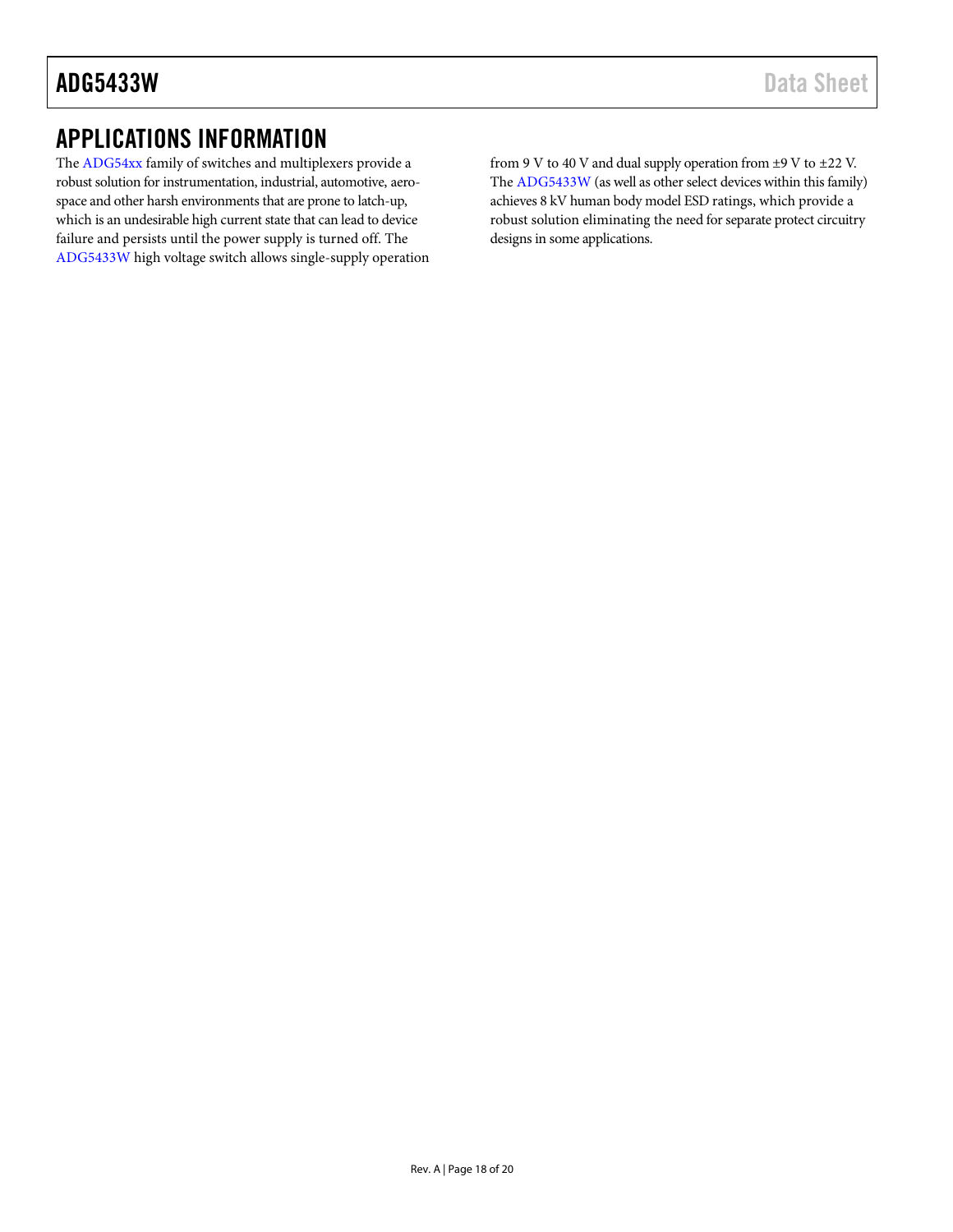### <span id="page-18-0"></span>OUTLINE DIMENSIONS



*Figure 33. 16-Lead Thin Shrink Small Outline Package [TSSOP] (RU-16) Dimensions shown in millimeters*

#### <span id="page-18-1"></span>**ORDERING GUIDE**

| Model $1/2$        | <b>Temperature Range</b>            | <b>Description</b>                                | Package Option |
|--------------------|-------------------------------------|---------------------------------------------------|----------------|
| ADG5433WBRUZ       | $-40^{\circ}$ C to $+125^{\circ}$ C | 16-Lead Thin Shrink Small Outline Package [TSSOP] | RU-16          |
| ADG5433WBRUZ-REEL7 | $-40^{\circ}$ C to $+125^{\circ}$ C | 16-Lead Thin Shrink Small Outline Package [TSSOP] | <b>RU-16</b>   |

 $1 Z =$  RoHS Compliant Part.

 $2$  W = Qualified for Automotive Applications.

#### <span id="page-18-2"></span>**AUTOMOTIVE PRODUCTS**

The [ADG5433W](http://www.analog.com/adg5433?doc=ADG5433W.pdf) models are available with controlled manufacturing to support the quality and reliability requirements of automotive applications. Note that these automotive models may have specifications that differ from the commercial models; therefore, designers should review th[e Specifications](#page-2-0) section of this data sheet carefully. Only the automotive grade products shown are available for use in automotive applications. Contact your local Analog Devices account representative for specific product ordering information and to obtain the specific Automotive Reliability reports for these models.